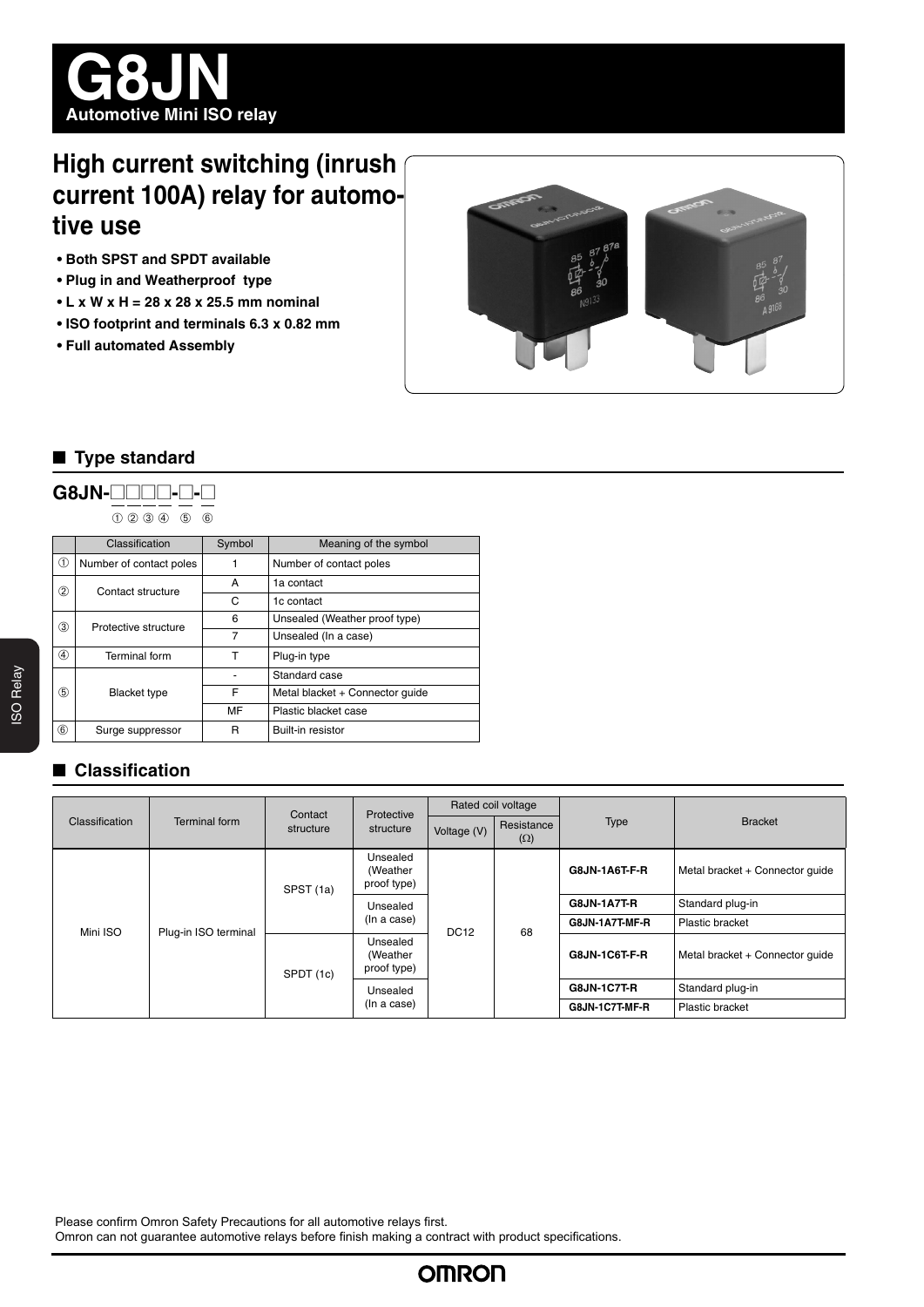# ■ **Ratings**

#### ● **Operation coil**

| Rated          | Coil resistance $(\Omega)$  |               |                                   | Rated           | Operating      | Release        | Service voltage | <b>Rated power</b>  |
|----------------|-----------------------------|---------------|-----------------------------------|-----------------|----------------|----------------|-----------------|---------------------|
| voltage<br>(V) | <b>Between</b><br>terminals | Internal coil | Surge<br>suppressor<br>resistance | current<br>(mA) | voltage<br>(V) | voltage<br>(V) | range<br>(V)    | consumption<br>(mW) |
| DC12           | 68                          | 76            | 1/2W 680                          | 176             | 8.0 or less    | 1.0 or more    | DC10 to 16      | 2118                |

#### ● **Switching area**

| Item                           |           | Performance          |  |  |
|--------------------------------|-----------|----------------------|--|--|
| Contact material               |           | Silver alloy         |  |  |
| Rated voltage                  |           | DC <sub>12</sub> V   |  |  |
| Rated load                     | N.O. side | Resistance load, 35A |  |  |
|                                | N.C. side | Resistance load, 20A |  |  |
| Inrush current                 | N.O. side | 120A                 |  |  |
|                                | N.C. side | 40A                  |  |  |
| Continuous carry               | N.O. side | 35A                  |  |  |
| current*1                      | N.C. side | 20A                  |  |  |
| Min. Carry / Switching Current |           | <b>DC12V1A</b>       |  |  |

### ■ **Performance**

| Item                        |                            | Standard value                       |  |  |
|-----------------------------|----------------------------|--------------------------------------|--|--|
| Voltage drop                | N.O. side                  | 50 mV or less, 10A                   |  |  |
| between<br>terminals        | N.C. side                  | 50 mV or less, 10A                   |  |  |
| Operating time <sup>2</sup> |                            | Max. 10ms at 13.5V (Normally 5.4 ms) |  |  |
| Release time <sup>*2</sup>  |                            | Max. 10ms at 13.5V (Normally 1.6 ms) |  |  |
| Insulation                  | Between coil and terminal  | $20M\Omega$ or more                  |  |  |
| resistance <sup>*3</sup>    | Between homopolar contacts | 20MO or more                         |  |  |
| Withstand                   | Between coil and terminal  | AC500V for 1 minute                  |  |  |
| voltage <sup>*4</sup>       | Between homopolar contacts | AC500V for 1 minute                  |  |  |
| Vibration                   | Durability                 | $33Hz$ 43.1m/s <sup>2</sup>          |  |  |
| tolerance                   | Malfunction                | 20 to 500Hz 43.1m/s <sup>2</sup>     |  |  |
| Mechanical endurance        |                            | 1,000,000 times                      |  |  |
| Electrical endurance        |                            | 100,000 times                        |  |  |
| Ambient temperature         |                            | $-40$ to $+125^{\circ}$ C            |  |  |
| Ambient humidity            |                            | 35 to 95%RH                          |  |  |
| Weight                      |                            | Approx. 34.0 g                       |  |  |

## ■ **Packing**

| Packing form      | Trav                   |
|-------------------|------------------------|
| MOQ <sup>*5</sup> | 336pcs (48pcs×7 trays) |

Note: All values above are in early time under an ambient temperature of  $+20^{\circ}$ C and humidity of 65% unless stated.

\*1. The value stated is at maximum temperature in a guaranteed ambient temperature. \*2. Bounce time is not included.

\*3. Measured at DC500V. \*4. Measured under 1mA of leak current, 50/60Hz for 1minute. \*5. Minimum Order Quantity is subject to change, please feel free to contact our sales representatives.

Please confirm Omron Safety Precautions for all automotive relays first.

Omron can not guarantee automotive relays before finish making a contract with product specifications.

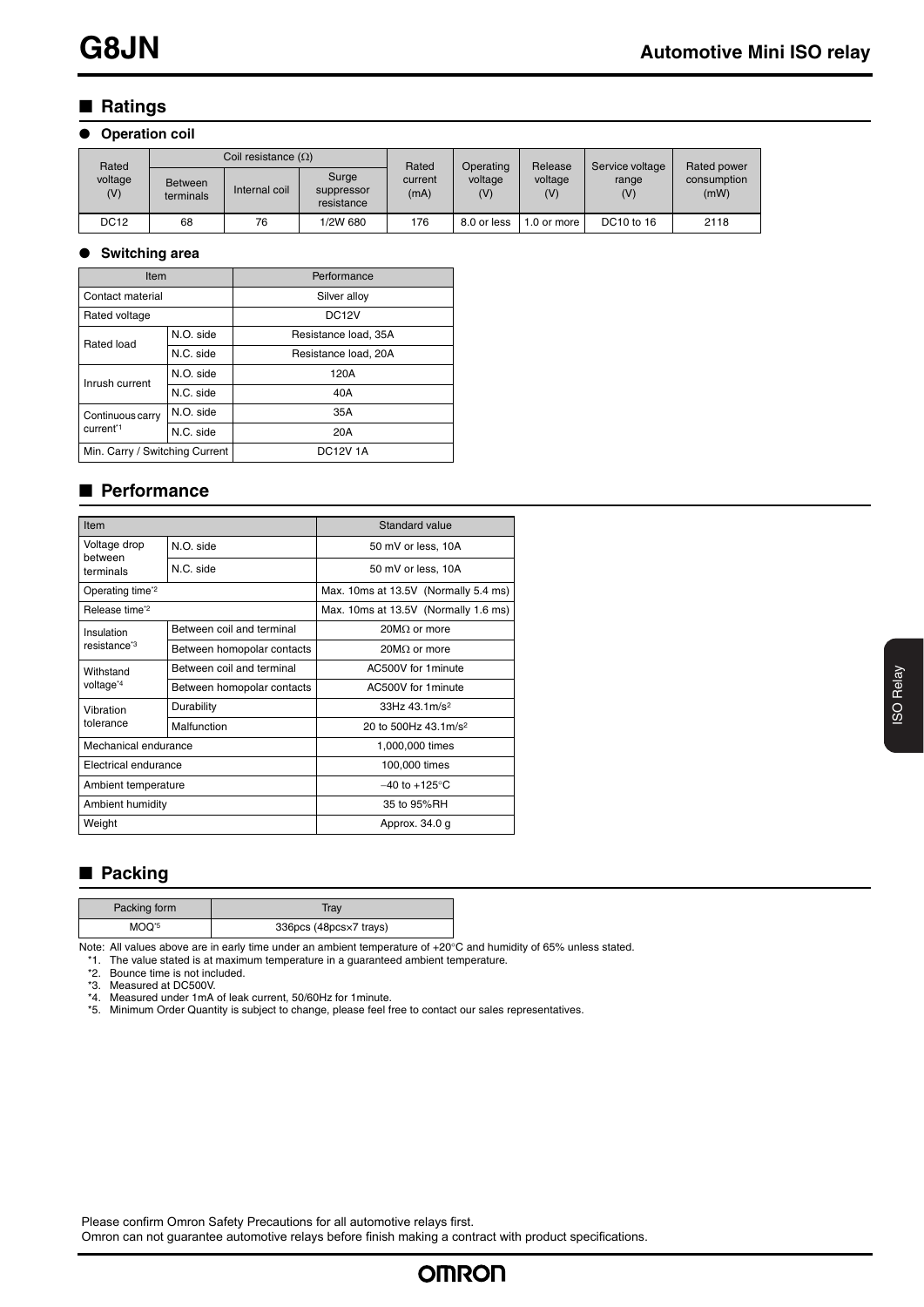# ■ **Dimensions** (Unit: mm)

#### **G8JN-1A7T-R Terminal arrangement /**





 $1^{5}$ 

87a 17.9 10.35 8.35

 $\overline{8}$ 

87

omRon

 $\circ$ 

86

 $30^{85}$ 

3

2















\* Tolerance unless otherwise specified Less than 1 mm: ±0.1 mm Less than 1 to 3 mm: ±0.2 mm 3 mm or more: ±0.3 mm

Please confirm Omron Safety Precautions for all automotive relays first.

Omron can not guarantee automotive relays before finish making a contract with product specifications.